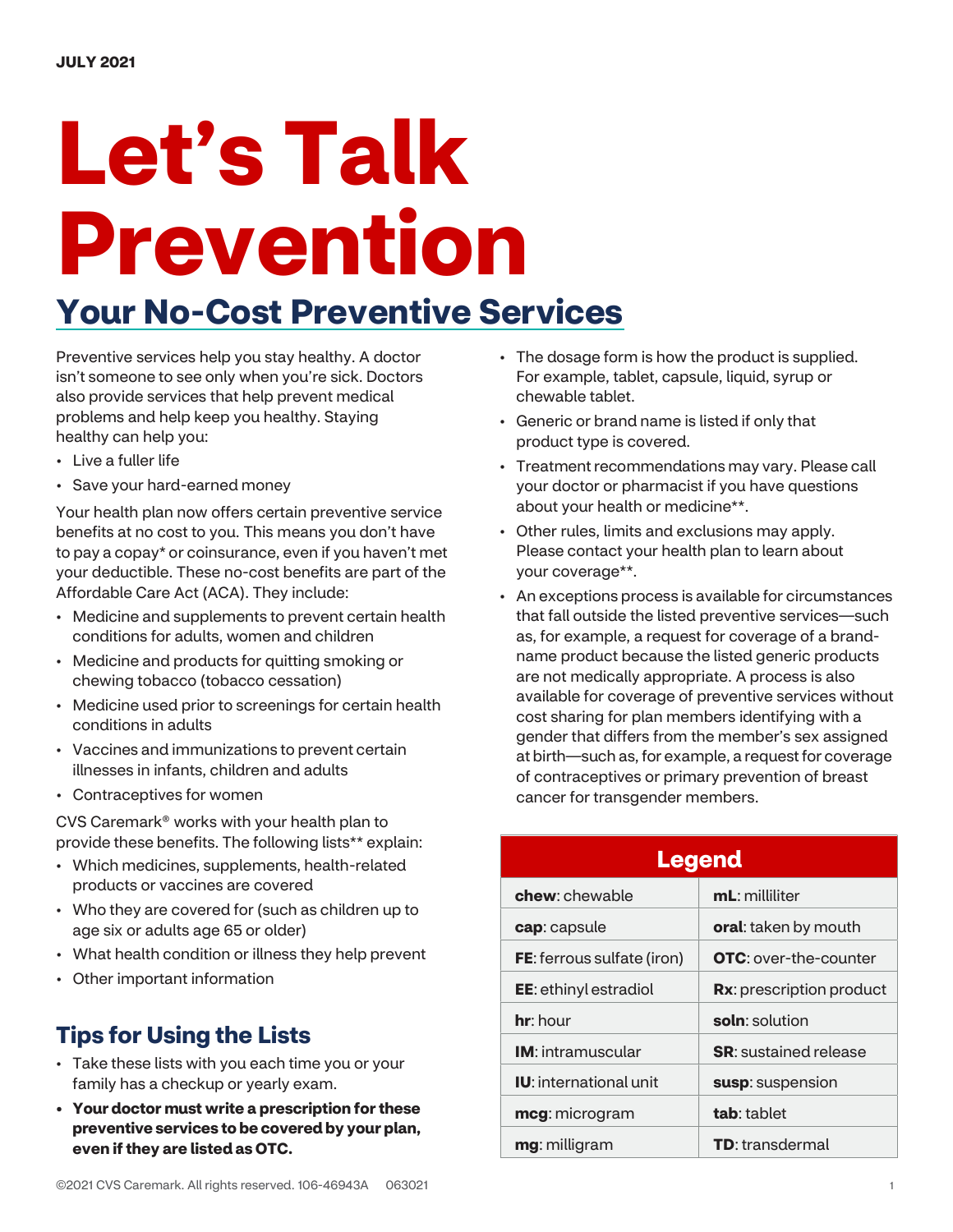## **Preventive Services\*\***

Aspirin to help prevent serious heart and blood vessel problems (cardiovascular disease) and colorectal cancer in adults 50 to 59 years old who are at risk.

#### Generic dosage forms of 81 mg

#### Aspirin products (OTC):

- Aspirin chew tab 81 mg
- Aspirin enteric coated tab 81 mg

Aspirin to help prevent illness and death from preeclampsia in women<sup>†</sup> who are at least 12 years old, after 12 weeks of pregnancy and are at high risk for the condition.

#### Generic dosage forms of 81 mg

#### Aspirin products (OTC):

- Aspirin chew tab 81 mg
- Aspirin enteric coated tab 81 mg

**Fluoride Supplements** to help prevent cavities (dental caries) in children five years or younger whose water is low in fluoride.

#### All oral dosage forms up to 0.5 mg

#### Fluoride products (Rx):

- Sodium fluoride chew tab 0.25 mg to 0.5 mg
- Sodium fluoride soln 0.125 mg/drop
- Sodium fluoride soln 0.25 mg/0.6 mL
- Sodium fluoride soln 0.25 mg/drop
- Sodium fluoride soln 0.5 mg/mL
- Sodium fluoride tab 0.5 mg

Folic Acid Supplements to help prevent birth defects in women<sup>t</sup> age 55 or younger who are planning to become pregnant or are able to become pregnant.

#### Generic dosage forms

#### Folic acid products (OTC):

- Folic acid cap 0.8 mg (800 mcg)
- Folic acid tab 0.4 mg (400 mcg)
- Folic acid tab 0.8 mg (800 mcg)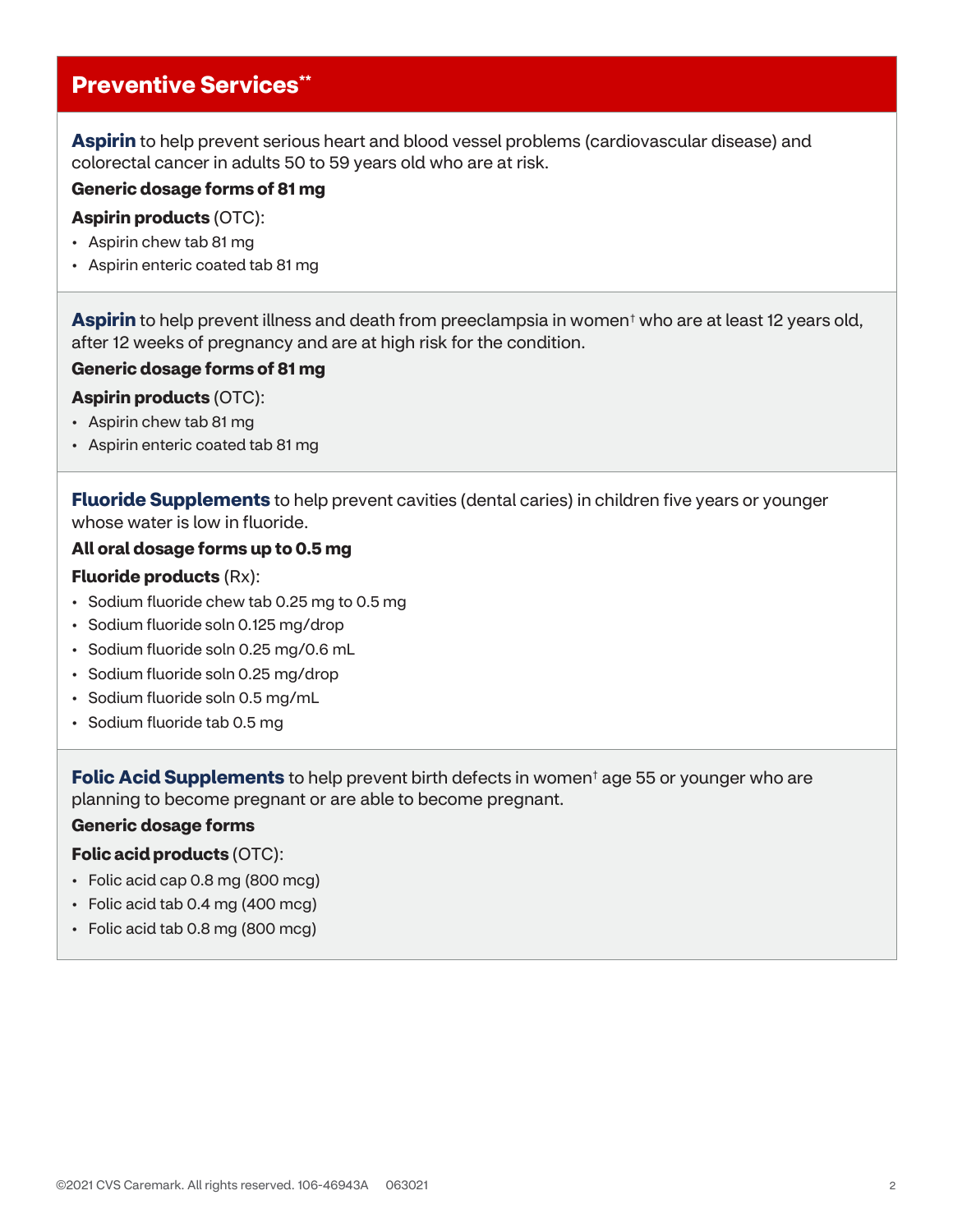## **Preventive Services\*\***

**Tobacco Cessation Products** to help adults who are not pregnant quit tobacco use in order to prevent health problems. Tobacco use includes smoking or chewing tobacco.

Generic nicotine replacement products—patch, gum and lozenges

**Brand-name Nicotrol** (nicotine inhalation system)

**Brand-name Nicotrol NS** (nicotine nasal spray)

Generic bupropion (generic of brand-name, Zyban)—Zyban is NOT covered

**Brand-name Chantix** (varenicline tartrate)

Tobacco cessation products (OTC and Rx):

- Bupropion HCl tab SR 12 hr 150 mg
- Chantix tab 0.5 mg and 1 mg
- Chantix tab 0.5 mg x 11 tabs and 1 mg x 42 pack
- Nicotine polacrilex gum 2 mg and 4 mg
- Nicotine polacrilex lozenge 2 mg and 4 mg
- Nicotine TD patch 24 hr 21 mg, 14 mg and 7 mg
- Nicotrol inhaler system 10 mg
- Nicotrol NS nasal spray 10 mg/mL

Vaccines (Immunizations) to prevent certain illnesses in people of all ages.

Recommended doses, ages and populations may vary (Rx)

#### Children

- COVID-19<sup>1</sup>
- Diphtheria, Tetanus, Pertussis
- Haemophilus Influenzae Type B
- Hepatitis A
- Hepatitis B
- Human Papillomavirus
- Inactivated Poliovirus
- Influenza
- Measles, Mumps, Rubella
- Meningococcal
- Pneumococcal
- Rotavirus
- Varicella

#### Adults

- COVID-19<sup>1</sup>
- Hepatitis A
- Hepatitis B
- Herpes Zoster
- Human Papillomavirus
- Influenza
- Measles, Mumps, Rubella
- Meningococcal
- Pneumococcal
- Tetanus, Diphtheria, Pertussis
- Varicella

<sup>1.</sup> Covered for populations recommended by the Centers for Disease Control and Prevention (CDC) at the time of administration. Subject to state allocation guidelines and availability.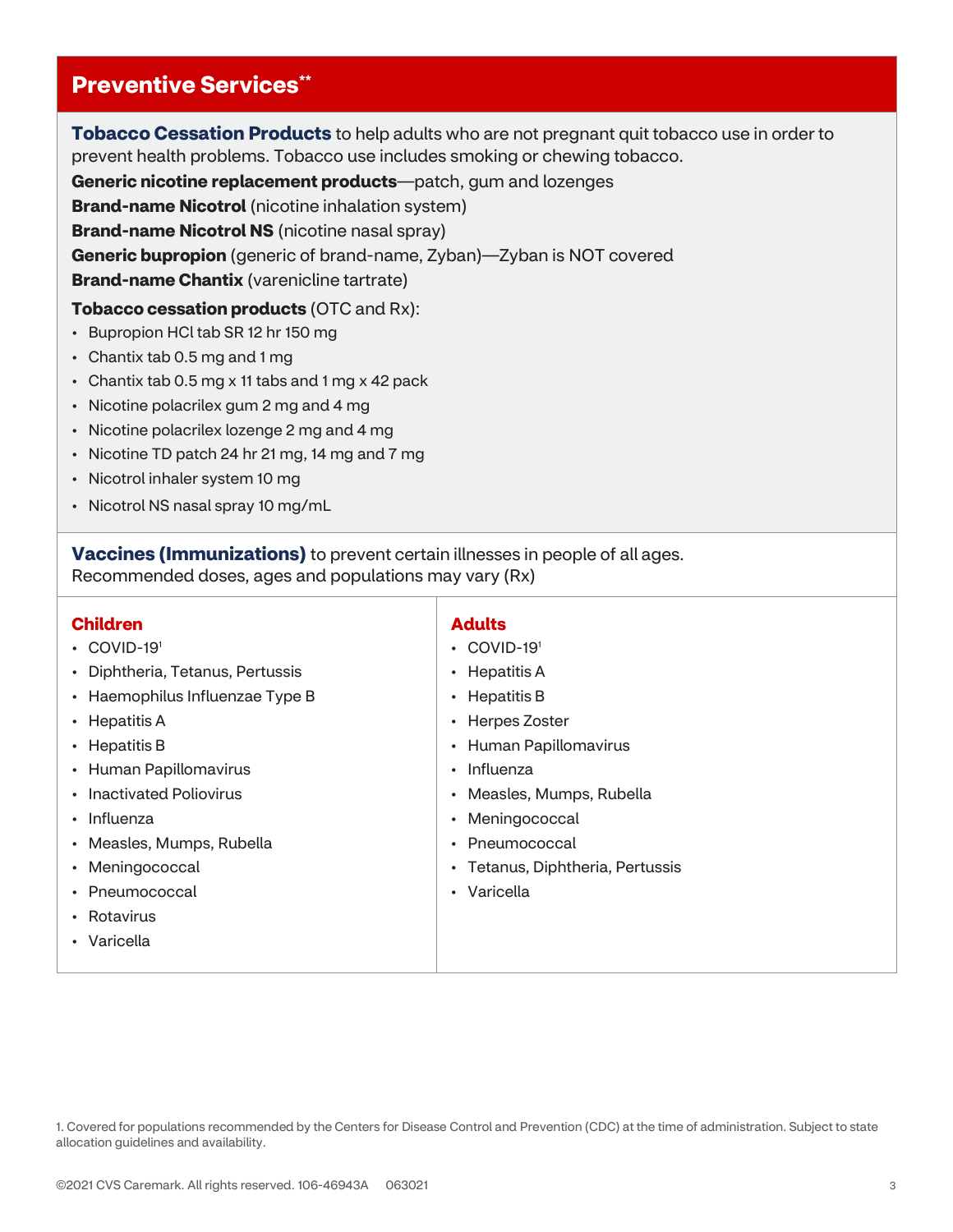## Preventive Services\*\*

**Bowel Preparation Medicine** for cleaning out the bowel before colonoscopy procedures for adults age 50 to 74. Colonoscopies screen for colon and rectal cancers.

Generics are in italics. Brand names are CAPITALIZED.

Generics and brand name only if a generic isn't available.

Brand name will no longer be supplied at no cost when the generic becomes available.

#### Bowel preparation products (Rx):

- CLENPIQ (sodium picosulfate, magnesium oxide and anhydrous citric acid) oral solution
- PLENVU (polyethylene glycol-3350, sodium sulfate, sodium chloride, potassium chloride, sodium ascorbate and ascorbic acid) for oral solution
- SUPREP BOWEL PREP KIT (sodium sulfate, potassium sulfate and magnesium sulfate) for oral solution
- SUTAB (sodium sulfate, magnesium sulfate and potassium chloride) oral tablet
- Peg-Prep Kit (bisacodyl, PEG 3350, potassium chloride, sodium bicarbonate and sodium chloride) for oral solution
- Polyethylene glycol-3350, sodium sulfate, sodium chloride, potassium chloride, sodium ascorbate and ascorbic acid for oral solution

**Statins** to help prevent serious heart and blood vessel problems (cardiovascular disease) in adults age 40 to 75 who are at risk.

#### Generic low to moderate intensity statins (Rx):

- Atorvastatin 10 mg, 20 mg
- Fluvastatin 20 mg, 40 mg
- Fluvastatin ER 80 mg
- Lovastatin 10 mg, 20 mg, 40 mg
- Pravastatin 10 mg, 20 mg, 40 mg, 80 mg
- Rosuvastatin 5 mg, 10 mg
- Simvastatin 5 mg, 10 mg, 20 mg, 40 mg

**Antiretroviral therapy** for preexposure prevention of human immunodeficiency virus (HIV) infection in people who are at an increased risk.

#### Generic antiretroviral therapy (Rx):

• Emtricitabine/tenofovir disoproxil fumarate 200 mg-300 mg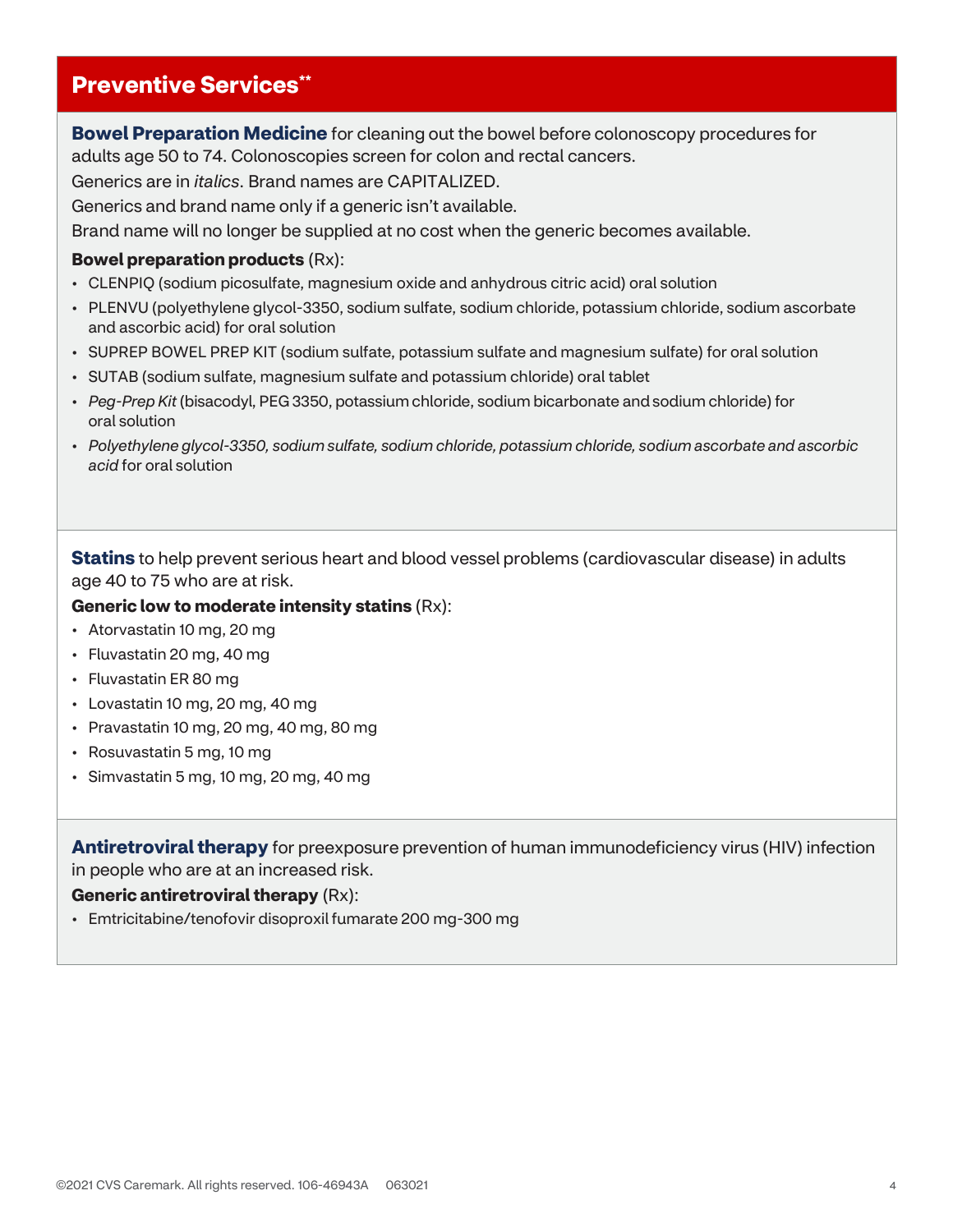## Women's Health Preventive Services\*\*

## Generic Oral Contraceptives†

| <b>Brand-Name Products</b><br>for Reference Only | <b>Brand-Name Products Generic Equivalent(s)</b>                                                                    |
|--------------------------------------------------|---------------------------------------------------------------------------------------------------------------------|
| Alesse                                           | Afirmelle, Aubra, Aubra EQ, Aviane-28, Delyla, Falmina, Larissia, Lessina, Lutera,<br>Orsythia, Sronyx, Vienva      |
| Demulen 1/35                                     | Kelnor 1/35, Zovia 1/35                                                                                             |
| Demulen 1/50                                     | Ethynodiol 1/50, Kelnor 1/50                                                                                        |
| Desogen                                          | Apri, Cyred, Cyred EQ, Emoquette, Enskyce, Isibloom, Juleber, Kalliga, Reclipsen                                    |
| <b>Estrostep FE</b>                              | Tilia FE, Tri-Legest FE                                                                                             |
| Femcon FE                                        | Wymzya FE                                                                                                           |
| <b>Generess FE</b>                               | Kaitlib FE, Layolis FE                                                                                              |
| Loestrin 24 FE                                   | Aurovela 24 FE, Blisovi 24 FE, Hailey 24 FE, Junel 24 FE, Larin 24 FE, Microgestin 24 FE,<br>Tarina 24 FE           |
| Lo/Ovral                                         | Cryselle-28, Elinest, Low-Ogestrel                                                                                  |
| LoSeasonique                                     | Camrese Lo, LoJaimiess                                                                                              |
| Lybrel                                           | Amethyst, Dolishale                                                                                                 |
| Minastrin 24 FE                                  | Charlotte 24 FE                                                                                                     |
| Mircette                                         | Azurette, Bekyree, Kariva, Pimtrea, Simliya, Viorele, Volnea                                                        |
| Modicon                                          | Necon 0.5/35, Nortrel 0.5/35, Wera                                                                                  |
| Nordette                                         | Altavera, Ayuna, Chateal, Chateal EQ, Kurvelo, Levora, Lillow, Marlissa, Portia-28                                  |
| Ortho-Cyclen                                     | Estarylla, Femynor, Mili, Mono-linyah, Nymyo, Previfem, Sprintec, Vylibra                                           |
| Ortho Micronor                                   | Camila, Deblitane, Errin, Heather, Incassia, Jencycla, Lyleq, Lyza, Nora-BE, Norlyda,<br>Norlyroc, Sharobel, Tulana |
| Ortho-Novum 1/35                                 | Alyacen 1/35, Cyclafem 1/35, Dasetta 1/35, Nortrel 1/35, Pirmella 1/35                                              |
| Ortho-Novum 7/7/7                                | Alyacen 7/7/7, Cyclafem 7/7/7, Dasetta 7/7/7, Nortrel 7/7/7, Nylia 7/7/7, Pirmella 7/7/7                            |
| Ortho Tri-Cyclen                                 | Tri-Estarylla, Tri-Femynor, Tri-Linyah, Tri-Mili, TriNessa, Tri-Nymyo, Tri-Previfem,<br>Tri-Sprintec, Tri-Vylibra   |
| Ortho Tri-Cyclen Lo                              | Tri-Lo Estarylla, Tri-Lo Marzia, Tri-Lo-Mili, Tri-Lo-Sprintec, Tri-Vylibra Lo                                       |
| Ovcon-35                                         | Balziva-28, Briellyn, Philith, Vyfemla                                                                              |
| Quartette                                        | Fayosim, Rivelsa                                                                                                    |
| Safyral                                          | Tydemy                                                                                                              |
| Seasonale                                        | Iclevia, Introvale, Jolessa, Setlakin                                                                               |
| Seasonique                                       | Amethia, Ashlyna, Camrese, Daysee, Jaimiess, Simpesse                                                               |
| Taytulla                                         | Gemmily, Merzee                                                                                                     |
| Tri-Norinyl                                      | Aranelle, Leena                                                                                                     |
| Triphasil                                        | Enpresse, Levonest, Trivora                                                                                         |
| Yasmin                                           | Ocella, Syeda, Zarah, Zumandimine                                                                                   |
| Yaz                                              | Jasmiel, Lo-Zumandimine, Loryna, Nikki, Vestura                                                                     |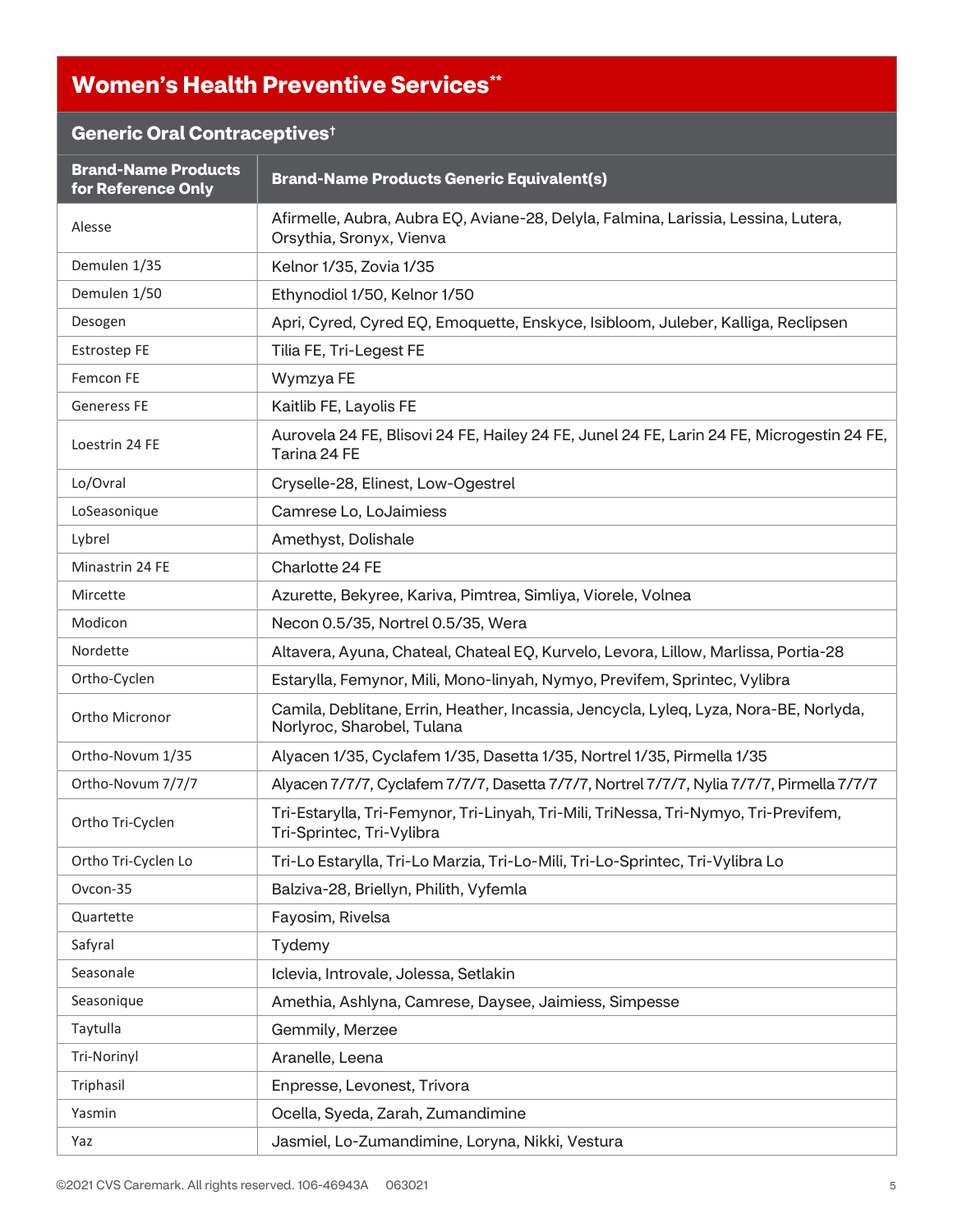## Women's Health Preventive Services\*\*

## Other Contraceptives†

Generics and brand name only if a generic isn't available.

Generics are in italics. Brand names are CAPITALIZED.

Brand name will no longer be supplied at no cost when the generic becomes available.

Brand names listed in [red] and in brackets are for your reference only.

| <b>Brand-Name Oral Contraceptives (Rx)</b><br>• BALCOLTRA<br>• LO LOESTRIN FE<br>• NATAZIA<br>• NEXTSTELLIS<br>• SLYND<br>• TYBLUME                                                                                                                             | <b>Barrier Methods (Rx)</b><br><b>Cervical Caps</b><br>• FEMCAP<br><b>Diaphragms</b><br>· CAYA<br>MILEX WIDE-SEAL<br><b>OMNIFLEX COIL SPRING SILICONE</b>                                                                                                                |
|-----------------------------------------------------------------------------------------------------------------------------------------------------------------------------------------------------------------------------------------------------------------|--------------------------------------------------------------------------------------------------------------------------------------------------------------------------------------------------------------------------------------------------------------------------|
| <b>Intrauterine Devices, Subdermal Rods</b><br>and Vaginal Rings (Rx)<br>• Ethinyl estradiol 15 mcg/Etonogestrel 120 mcg<br>vaginal ring, EluRyng [NUVARING]<br>• ANNOVERA<br>• KYLEENA<br>· LILETTA<br>• MIRENA<br>• NEXPLANON<br>• PARAGARD T 380A<br>· SKYLA | <b>Emergency Contraception (Rx or OTC)</b><br>• Levonorgestrel 1.5 mg tablet, Aftera, Econtra EZ,<br>Econtra OS, My Choice, My Way, New Day, Opcicon,<br>Option 2, Preventeza, Take Action, React<br>[PLAN B]<br>$\cdot$ ELLA                                            |
| <b>Transdermal Patches (Rx)</b><br>• Xulane<br>• Zafemy<br>• TWIRLA                                                                                                                                                                                             | <b>Female Condoms (OTC)</b><br>$\cdot$ FC-2                                                                                                                                                                                                                              |
| <b>Injectables (Rx)</b><br>• Medroxyprogesterone acetate 150 mg<br>[DEPO-PROVERA]<br>• DEPO-SUBQ-PROVERA 104                                                                                                                                                    | <b>Vaginal Sponge (OTC)</b><br>• TODAY                                                                                                                                                                                                                                   |
|                                                                                                                                                                                                                                                                 | <b>Spermicides (OTC)</b><br>• Nonoxynol-9 vaginal gel 4%, VCF Vaginal<br>Contraceptive Gel [CONCEPTROL GEL 4%]<br><b>ENCARE VAGINAL SUPPOSITORIES</b><br>$\bullet$<br><b>GYNOL II GEL 3%</b><br>• SHUR-SEAL GEL 2%<br>• VCF VAGINAL FILM 28%<br>• VCF VAGINAL FOAM 12.5% |